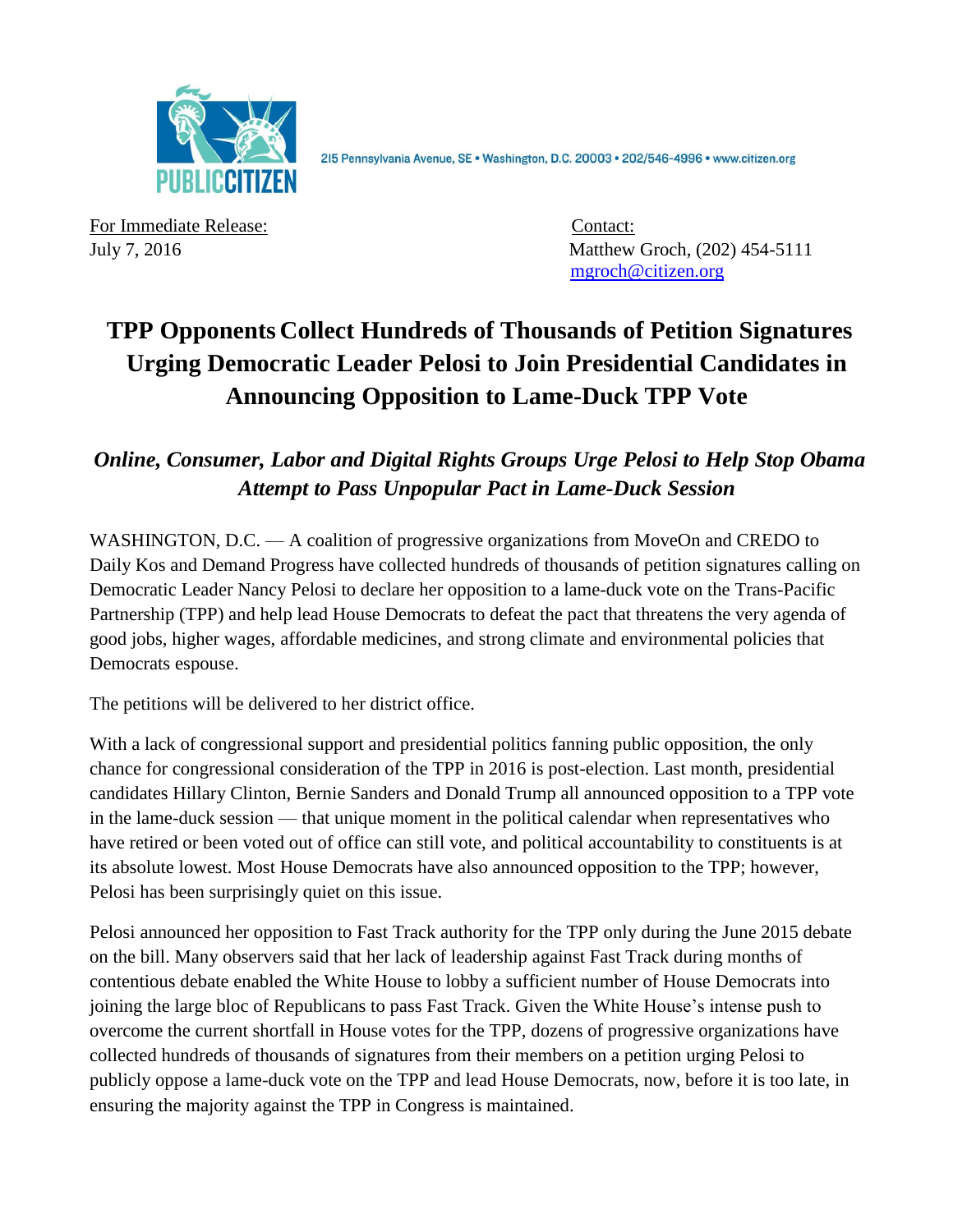## *Statements from coalition organizations*

**Murshed Zaheed, vice president and political director, CREDO:** "Jamming the politically toxic Trans-Pacific Partnership through Congress during the lame-duck session would be a deeply cynical and undemocratic giveaway to major multinational corporations. The simple fact is, the more the American people learn about the TPP, the less they like it. Leader Pelosi should join the overwhelming majority of Democrats and take a public stand against a lame-duck vote on the TPP."

**Lori Wallach, director, Public Citizen's Global Trade Watch:** "The TPP poses an unprecedented threat to the goals Leader Pelosi advocates for, from good jobs and higher wages to strong climate policies and affordable medicines, to LGBTQ and other human rights. Plus, the TPP is opposed by the vast majority of House Democrats and both Democratic presidential candidates, so many people are eager for Leader Pelosi to get out publicly against the pact and ensure there is no lame-duck vote on it."

**Jeremy Malcolm, senior global policy analyst, Electronic Frontier Foundation:** "The TPP is bad for tech users and innovators. It will prevent the U.S. from improving parts of its law that simply aren't working in the digital age, like our 40 year-old Copyright Act, and does nothing to safeguard the free and open Internet."

**Emma Einhorn, Washington coordinator, MoveOn.org:** "MoveOn members have opposed the Trans-Pacific Partnership since 2012. Over 200,000 members have signed petitions, called their representatives and rallied in the streets to fight this disastrous trade deal. The bottom line is that the Trans-Pacific Partnership was not written by or for people, but by and for powerful corporate interests who want to be able to challenge any law that could affect their profits, even when it's in the public interest<sup>"</sup>

**Cloe Franko, senior organizer, Corporate Accountability International:** "People across the country are vehemently opposed to the TPP, and their outcry has delayed a vote in Congress for months. We cannot allow this dangerous and undemocratic agreement to come before Congress at a time when our elected officials are least accountable to us. This is why thousands of Corporate Accountability International members are calling on Leader Pelosi to be a true leader for democracy and the public interest by taking a firm stand against the TPP."

**Meghan Sali, digital rights specialist, OpenMedia:** "The TPP will break our digital future and cost Americans their jobs. Trying to sneak this agreement through when Congress is at its least accountable exemplifies just how undemocratic this process has been from the very start."

**Arthur Stamoulis, executive director, Citizens Trade Campaign:** "Voters have had enough of backroom trade deals that benefit big corporations at the expense of working families. With Hillary Clinton, Bernie Sanders, the vast majority of House Democrats and almost the entire Democratic base united against the TPP, it's long past time for Leader Pelosi to speak out publicly against this disastrous proposal."